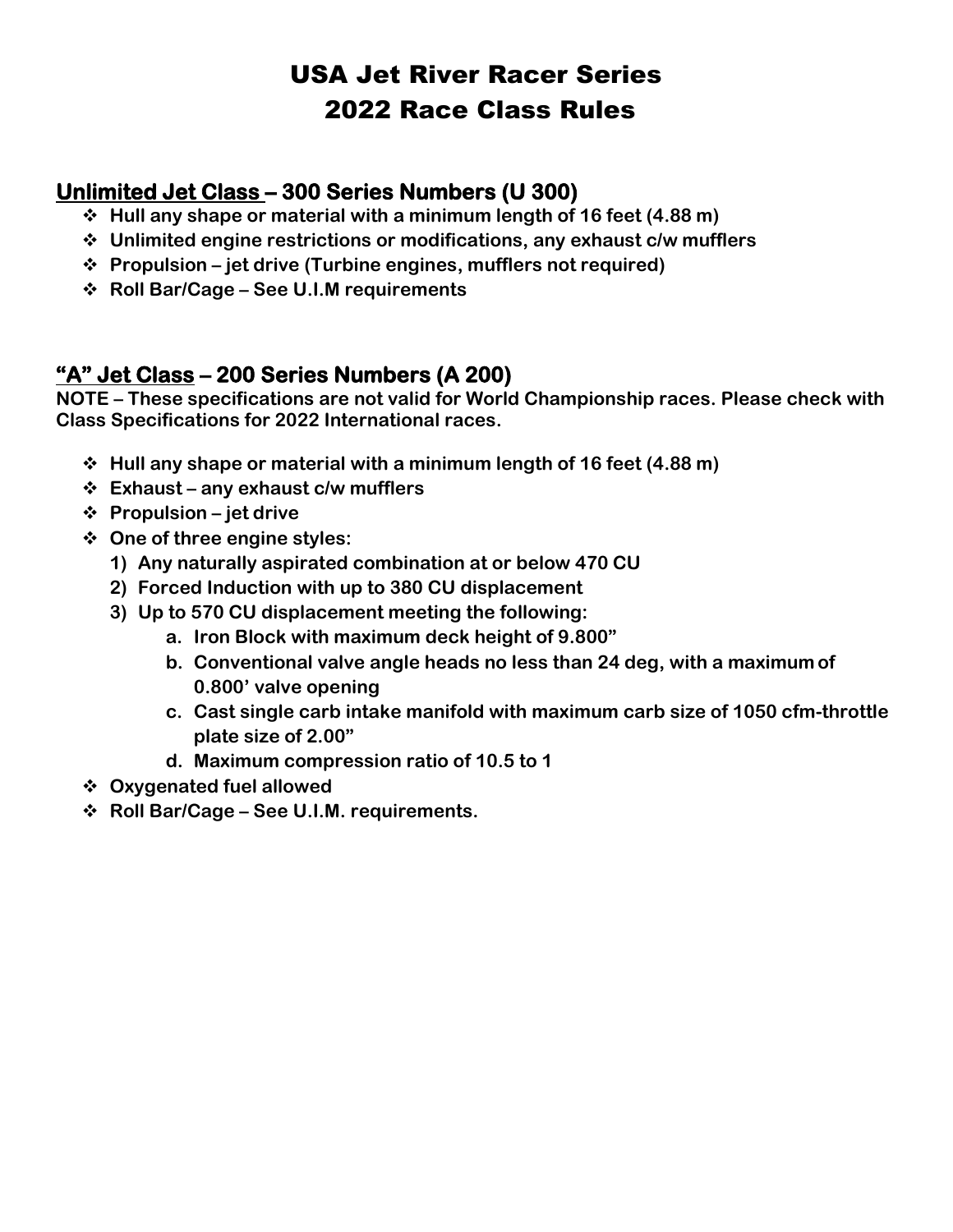### **"CX" Jet Class – 100 to 200 Series Numbers (CX 100 – CX 200)**

- ❖ **Hull any shape or material with a minimum length of 16 feet (4.88m)**
- ❖ **Stock Crate Engine shall be GM(LS3 Engines 376 cu, in.) 480, 515 or CT525**
- ❖ **Any cfm carburetor or stock fuel injection engines with gasoline for fuel, normally aspirated only.**
- ❖ **Stock crate intake manifold, no port matching on intake or heads, any valve covers**
- ❖ **Repaired engines must use GM parts pertaining to that engine.**
- ❖ **Any oil pan (no vacuum or dry sumps allowed), any ignition or distributor, any valve cover.**
- ❖ **No overbore, no sleeves, no grinding no cutting, no filling, no milling or porting, no balancing or engine modifications allowed, untouched factory heads only**
- ❖ **Modified cooling systems allowed, air/water bleed ports can be enlarged oradded, with or without water pump.**
- ❖ **No oxygenated fuel allowed.**
- ❖ **Any exhaust c/w mufflers "SPORATIC TESTING"**
- ❖ **Propulsion – jet drive**
- ❖ **Roll Bar/Cage – See U.I.M. Requirements**

#### **"FX" Jet Class – 01 to 99 Series numbers (FX 99) Crate Motor Class**

**NOTE – These specifications are not valid for World Championship races. Please check with Class Specifications for 2022 International races.**

- ❖ **Tunnel hull any shape or material with a minimum length of 16 feet (4.88m) or Vbottom/ Step tech hull any shape or material with a minimum length of 13 ft. (3.96 m) No glass windshields**
- ❖ **Engine – GM ZZ6 HP CRATE engine (GMPP part number 19351533).**
- ❖ **Engine – GM ZZ5 355 HP CRATE engine (GMPP part number 19301294).**
- ❖ **Engine – GM ZZ4 355 HP CRATE engine (GMPP long block part # 24502609).**
- ❖ **Engine – Chevy CT350 Crate Engine (part number 88958603).**
- ❖ **Engine – Chevy CT400 Crate Engine (part number 19386104).**
- ❖ **Cylinder Heads: Stock GM ZZ4, GM ZZ5, GM ZZ6 aluminum or the CT350/CT400,no aftermarkets cylinder heads allowed. No polishing and/or port work of any kind is allowed.**
- ❖ **Engine repairs must meet OEM specifications & weights and use GM parts pertaining to that engine. No porting, balancing, port matching or modifications; no overbore allowed, no sleeves, no milling, no valve seatmodification, untouched factory heads only.**
- ❖ **Any ignition system, Any oil pan (no dry or vacuum sumps) any valve covers, StockGM intake manifold "SPORATIC TESTING"**
- ❖ **Carburetor – 750 cfm maximum & 1" spacer thickness maximum 3 gaskets (0.60)**
- ❖ **Exhaust - any exhaust system allowed c/w mufflers**
- ❖ **Engine shall use gasoline for fuel - No oxygenated fuel allowed.**
- ❖ **Propulsion – jet drive**
- ❖ **Roll Bar/Cage – See U.I.M. Requirements**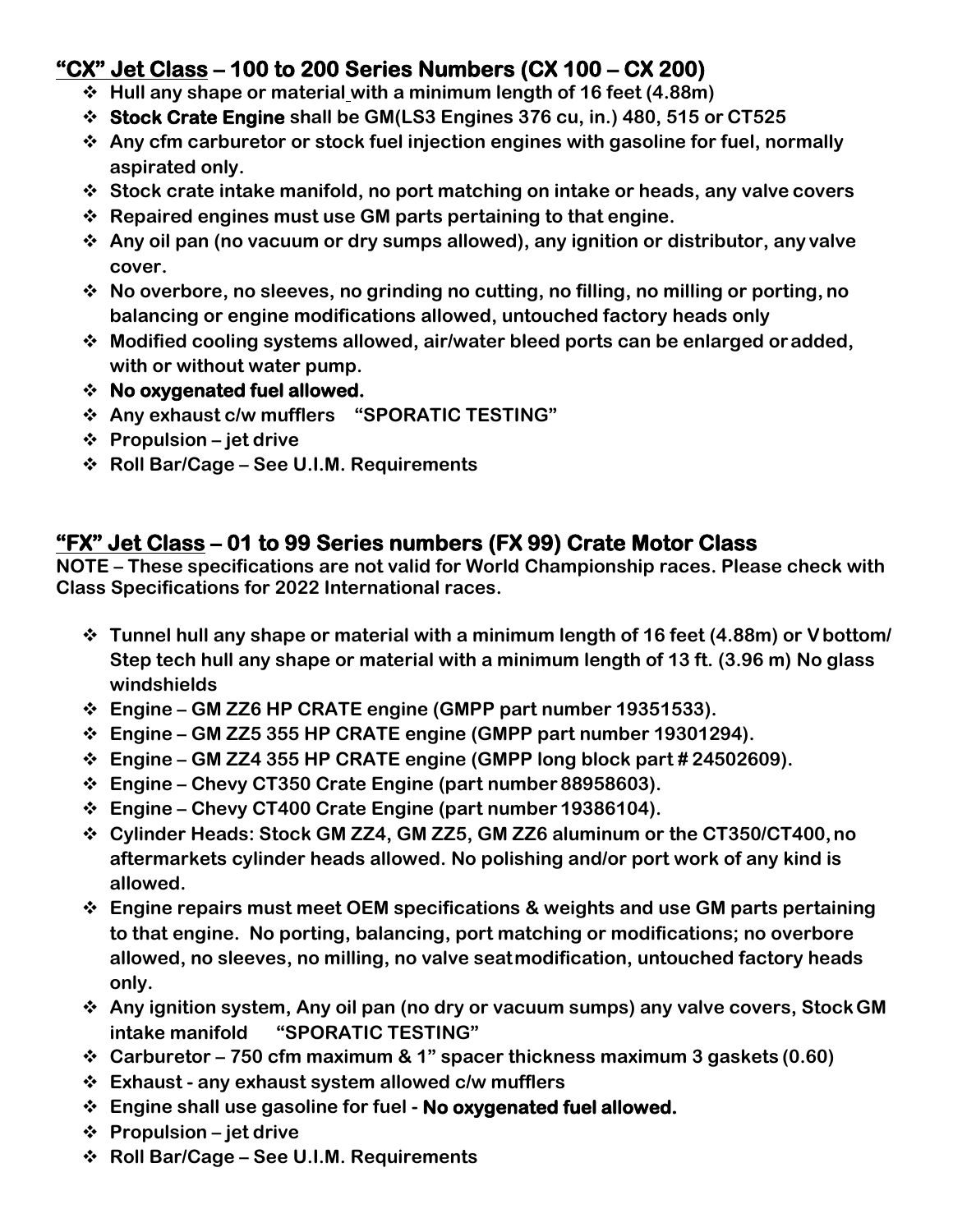# **USA – Club Class**

**Hull: Coyote Club Class Hull All Spec. No modifications.**

**Roll Bar: Well braced and mounted steel tube supplied by Gateway Materials Kit #27. Engine Type: 350/V8/#12530238**

**Engine: Chevrolet 350 Crate Engine (part number 12530283) with no modifications or rebuilds.**

**Boat Race Numbers: 0-99**

**Oil Pump: No dry sump or vacuum pumps are allowed.**

**Oil Pan, Valve Covers and Fluid Damper: All Club class part numbers.**

**Ignition / Distributor: HEI**

**Intake Manifold: Club Class part number**

**Carb: Club Class**

**Exhaust System: Kodiak 4" exhaust manifold kit #KM3502A.**

**Fuel: Pump gasoline only.**

**Propulsion: Legend Club class kit from American Turbine, including intake / #J120-AFA. No modifications to intake grate. Impellor will be a stock aluminum club class cut inspected prior to race and directly after. "Everyone will have the exact same impellor." Stock nozzle with the only tunable being maximum 4 degrees up or down wedge. No modification from stock club class propulsion part numbers.** 

**No modifications to the bottom of the boat (i.e. spoons, strake placement, etc.). There will be a jig system at each race that the club class boat will be checked prior to the race and after.** 

**Weight Placement: Each person will be weighed and will have a minimum weight requirement of 360 pounds for both driver and navigator, combined. If under the 360 weight will add lead to offset the weight.** 

**Wings: Not allowed.**

**Age: Minimum age for driver/navigator is 16 years of age with written consent of BOTH parents.**

#### **Other Parts and Part Numbers (All parts must match):**

| 1 Fuel Vent                     | 357100-1         |
|---------------------------------|------------------|
| 1 Thru Hull (Bilge)             | 328-06ABLK       |
| 1 Fuel fill                     | 17170564         |
| <b>1 Fuse Panel</b>             | <b>BSS5028</b>   |
| 1 H2O / Fuel Separator          | 033320-10        |
| <b>1 Steering Wheel</b>         | <b>ULTCORSE</b>  |
| 1 U Flex Steering Kit           | <b>UFRT-18</b>   |
| 1 Throttle Cable 9'             | <b>MCO-09</b>    |
| <b>1 Throttle Connection Ki</b> | CA27024-P        |
| 1 Bilge Pump 1100gph            | <b>Rule #27</b>  |
| 4 Bilge Hose per Foot           |                  |
| <b>1 Battery Box</b>            | 9096-5           |
| 1 20' Merc Wiring harness       | XCB-812441A20    |
| 1 Engine                        | XCB-12530283     |
| 1 E-Plug (timing cover)         | XCB-12596851     |
| 1 E-Plug (BOLT)                 | XCB-1155711      |
| <b>1 Balance Washer</b>         | XCB-12594364     |
| <b>1 Low Mount Starter</b>      | XCB-18-5913      |
| 1H2O Pump                       | <b>XCB-43106</b> |